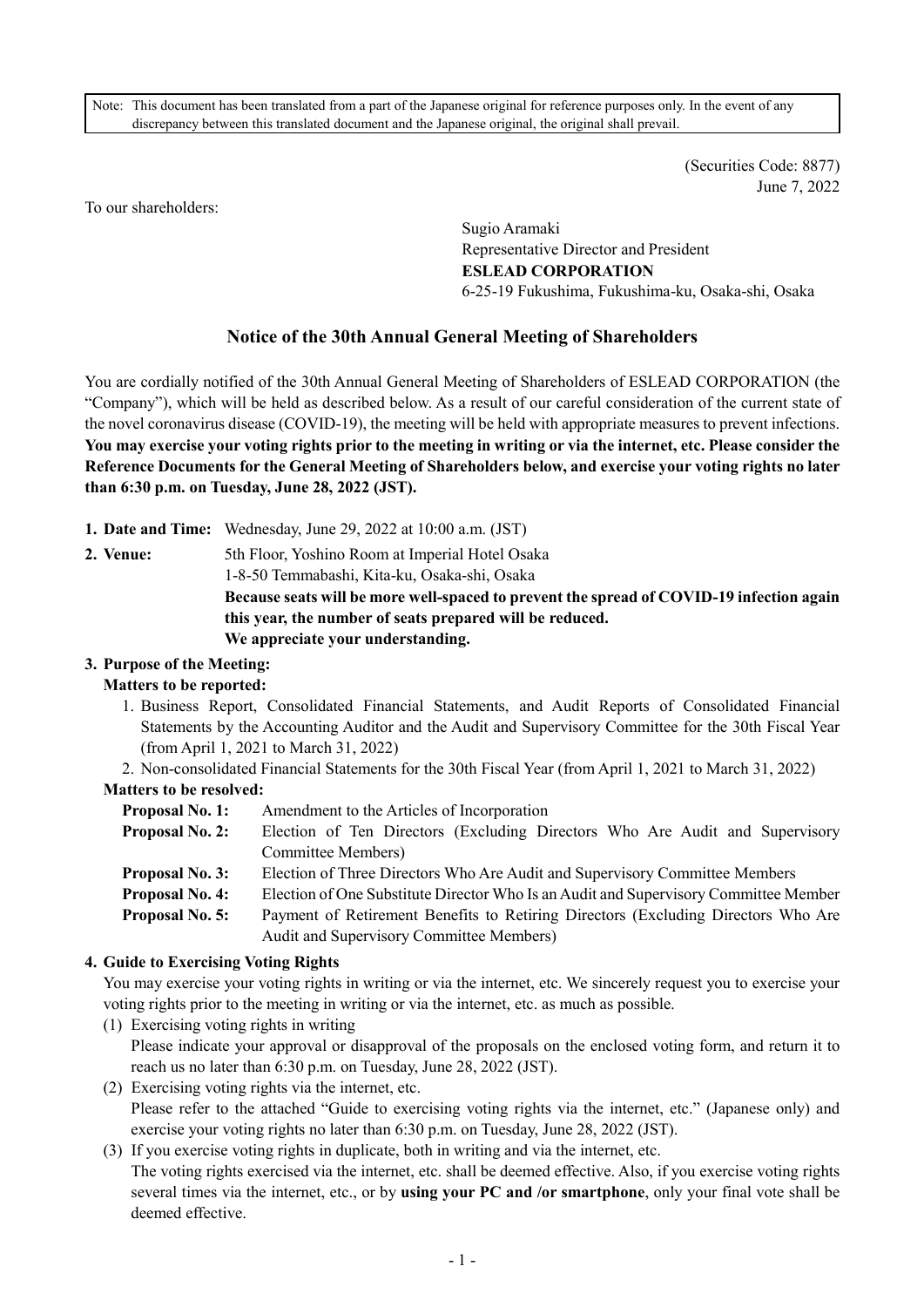[Instruction]

If you attend the meeting in person, please submit the enclosed voting form to the receptionist at the meeting.

Any amendments to the Business Report, Consolidated Financial Statements, and Non-consolidated Financial Statements, and Reference Documents for the General Meeting of Shareholders will be posted on the Company's website (URL: https://www.eslead.co.jp/).

### **[Measures to prevent the spread of COVID-19 infections at the meeting]**

- Meeting staff will be wearing a face mask.
- Alcohol-based sanitizer will be available near the venue reception.

### **[For shareholders who are considering attending the meeting]**

- We kindly recommend you to take good care of your health until the meeting day, and to consider not attending the meeting in person if possible.
- In particular, we strongly recommend to consider that you refrain from attending if you are elderly, have an underlying disease, are pregnant, or feel unwell.

### **[For shareholders attending the meeting in person]**

- We kindly ask attending shareholders to use alcohol-based sanitizer and wear a face mask before entering the meeting hall.
- Please be aware that meeting staff may ask questions to shareholders attending who look unwell. Thank you in advance for your understanding.
- At this meeting, to reduce the overall time to prevent the spread of COVID-19, some of the detailed explanations of matters to be reported (including audit reports) and proposals will be omitted at the venue. We kindly ask you to read this notice prior to the meeting.
- Please kindly note that souvenirs for shareholders attending the meeting will not be offered. We appreciate your understanding.

We sincerely ask for your understanding and cooperation in the current circumstances.

If there are any significant changes in the arrangements of the General Meeting of Shareholders, according to the future situation, we will give notice on the Company's website (https://www.eslead.co.jp/).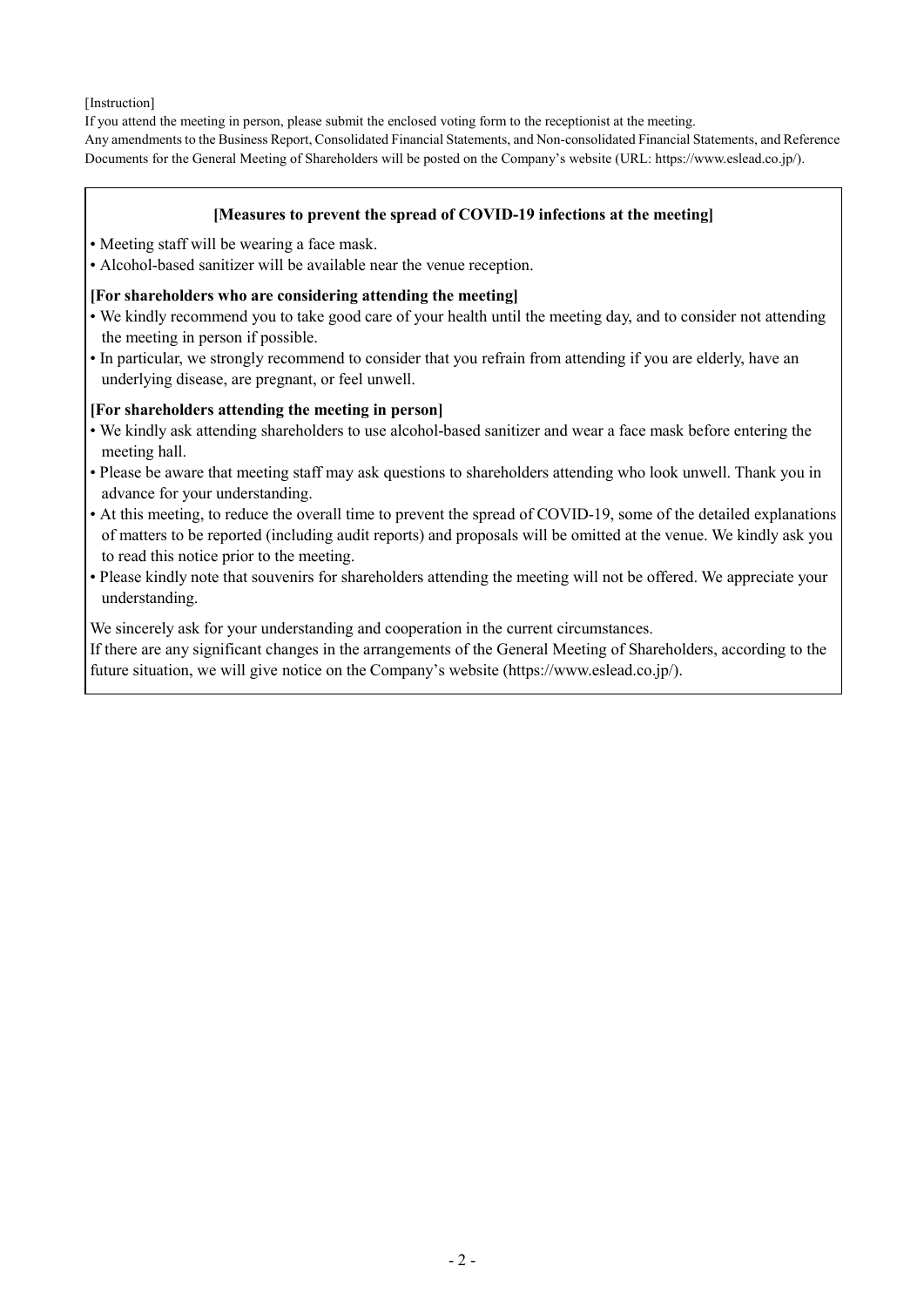# **Reference Documents for the General Meeting of Shareholders Proposals and Reference Information**

**Proposal No. 1:** Amendment to the Articles of Incorporation

1. Reasons for the proposal

In accordance with the enforcement of the revised provisions provided for in the proviso to Article 1 of the Supplementary Provisions of the Act Partially Amending the Companies Act (Act No. 70 of 2019) on September 1, 2022, the Company proposes to make the following changes to its Articles of Incorporation since the system for providing informational materials for the general meeting of shareholders in electronic format will be introduced.

- (1) Since the Company is obliged to stipulate in its Articles of Incorporation that it will take measures for providing information that constitutes the content of reference documents for the general meeting of shareholders, etc. in electronic format, paragraph 1 of Article 16 (Measures, etc. for Providing Information in Electronic Format) will be newly established in the amended Articles of Incorporation.
- (2) Among items for which the measures for providing information that constitutes the content of reference documents for the general meeting of shareholders, etc. in electronic format will be taken, paragraph 2 of Article 16 (Measures, etc. for Providing Information in Electronic Format) will be newly established in the amended Articles of Incorporation in order to allow the Company to limit the scope of the items to be stated in the paper-based documents to be delivered to shareholders who requested the delivery of paper-based documents to the scope designated by the Ministry of Justice Order.
- (3) The provisions of Article 16 of the pre-amended Articles of Incorporation (Internet Disclosure and Deemed Provision of Reference Documents for the General Meeting of Shareholders, Etc.) will be deleted as they will no longer be required after the introduction of the system for providing informational materials for the general meeting of shareholders in electronic format.
- (4) Supplementary provisions will be established regarding the coming into effect of new establishment and deletion of provisions as mentioned above. These supplementary provisions shall be deleted after the term elapses.
- 2. Details of the amendment

The details of the amendment are as follows:

|                                                                   | (Amendments are underlined.)                                    |
|-------------------------------------------------------------------|-----------------------------------------------------------------|
| Pre-amended Articles of Incorporation                             | Proposed amendments                                             |
| (Internet Disclosure and Deemed Provision of Reference)           |                                                                 |
| Documents for the General Meeting of Shareholders, Etc.)          |                                                                 |
| Article 16.                                                       | (Deleted)                                                       |
| When the Company convenes a general meeting of                    |                                                                 |
| shareholders, if it discloses information that is to be stated or |                                                                 |
| presented in the reference documents for the general meeting of   |                                                                 |
| shareholders, business report, financial statements and           |                                                                 |
| consolidated financial statements through the internet in         |                                                                 |
| accordance with the provisions prescribed by the Ministry of      |                                                                 |
| Justice Order, it may be deemed that the Company has              |                                                                 |
| provided this information to shareholders.                        |                                                                 |
|                                                                   |                                                                 |
|                                                                   | (Measures, etc. for Providing Information in Electronic Format) |
| (Newly established)                                               | Article 16.                                                     |
|                                                                   | When the Company convenes a general meeting of                  |
|                                                                   | shareholders, it shall take measures for providing              |
|                                                                   | information that constitutes the content of reference           |
|                                                                   | documents for the general meeting of shareholders, etc. in      |
|                                                                   | electronic format.                                              |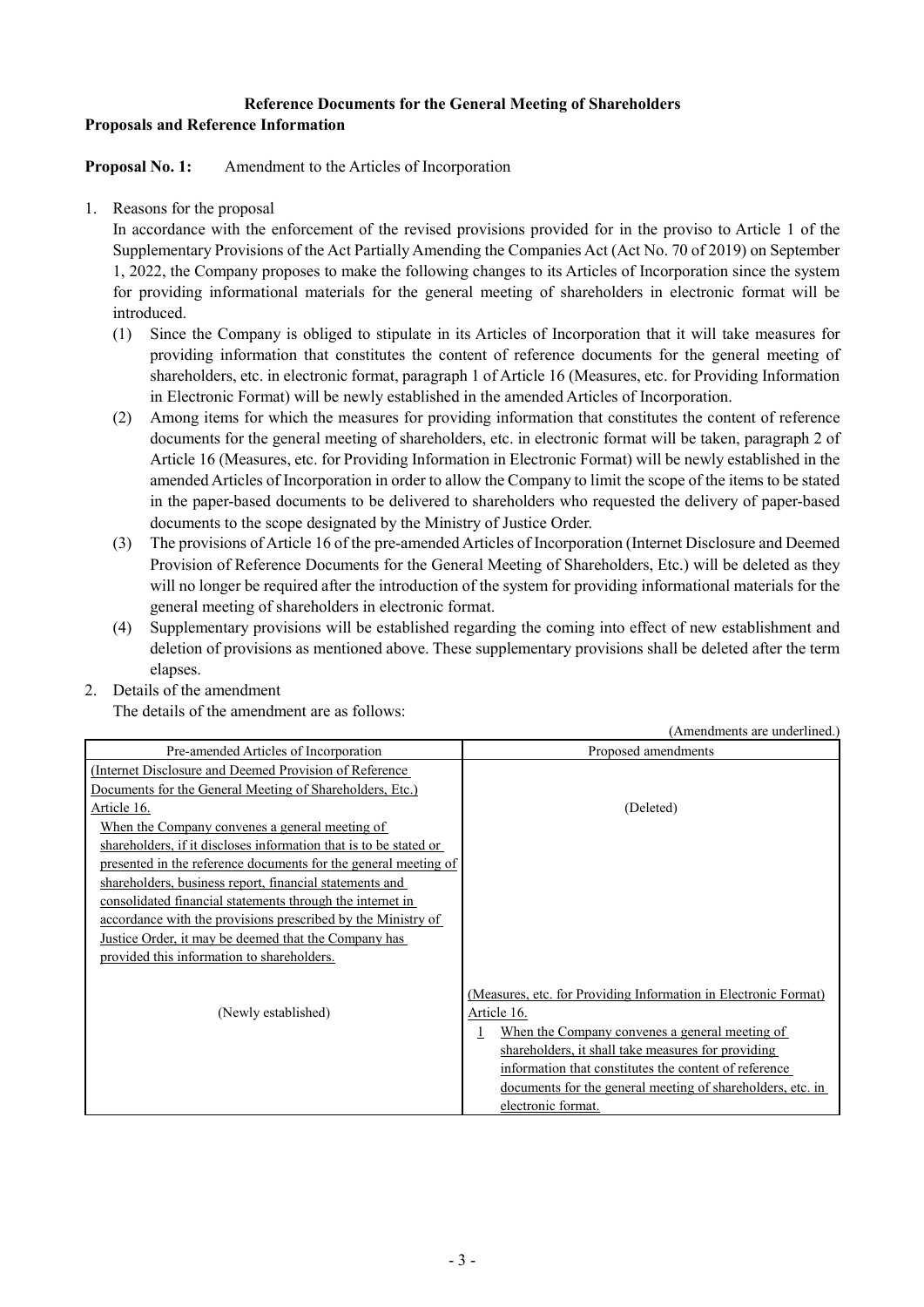| Pre-amended Articles of Incorporation                    | Proposed amendments                                                        |
|----------------------------------------------------------|----------------------------------------------------------------------------|
|                                                          | Among items for which the measures for providing<br>2                      |
|                                                          | information in electronic format shall be taken, the                       |
|                                                          | Company shall not be required to include all or some of                    |
|                                                          | those items designated by the Ministry of Justice Order in                 |
|                                                          | statements in the paper-based documents to be delivered to                 |
|                                                          | shareholders who requested the delivery of paper-based                     |
|                                                          | documents by the record date of voting rights.                             |
| <b>Supplementary Provisions</b>                          | <b>Supplementary Provisions</b>                                            |
| (Liability exemption for Audit and Supervisory Committee | (Liability exemption for Audit and Supervisory Committee                   |
| Members)                                                 | Members)                                                                   |
| (Omitted)                                                | Article 1.<br>(Unchanged)                                                  |
|                                                          |                                                                            |
|                                                          | (Transitional Measures Regarding Provision of Informational                |
|                                                          | Materials for General Meeting of Shareholders in Electronic                |
|                                                          | Format)                                                                    |
| (Newly established)                                      | Article 2.                                                                 |
|                                                          | The deletion of Article 16 (Internet Disclosure and Deemed<br>$\mathbf{1}$ |
|                                                          | Provision of Reference Documents for the General Meeting                   |
|                                                          | of Shareholders, Etc.) in the pre-amended Articles of                      |
|                                                          | Incorporation and the new establishment of Article 16                      |
|                                                          | (Measures, etc. for Providing Information in Electronic                    |
|                                                          | Format) in the amended Articles of Incorporation shall be                  |
|                                                          | effective on September 1, 2022.                                            |
|                                                          | Notwithstanding the provision of the preceding paragraph,<br>2             |
|                                                          | Article 16 (Internet Disclosure and Deemed Provision of                    |
|                                                          | Reference Documents for the General Meeting of                             |
|                                                          | Shareholders, Etc.) in the pre-amended Articles of                         |
|                                                          | Incorporation shall remain effective regarding any general                 |
|                                                          | meeting of shareholders held on a date within six months                   |
|                                                          | from September 1, 2022.                                                    |
|                                                          | The provisions of this Article shall be deleted on the date<br>3           |
|                                                          | when six months have elapsed from September 1, 2022 or                     |
|                                                          | three months have elapsed from the date of the general                     |
|                                                          | meeting of shareholders in the preceding paragraph,                        |
|                                                          | whichever is later.                                                        |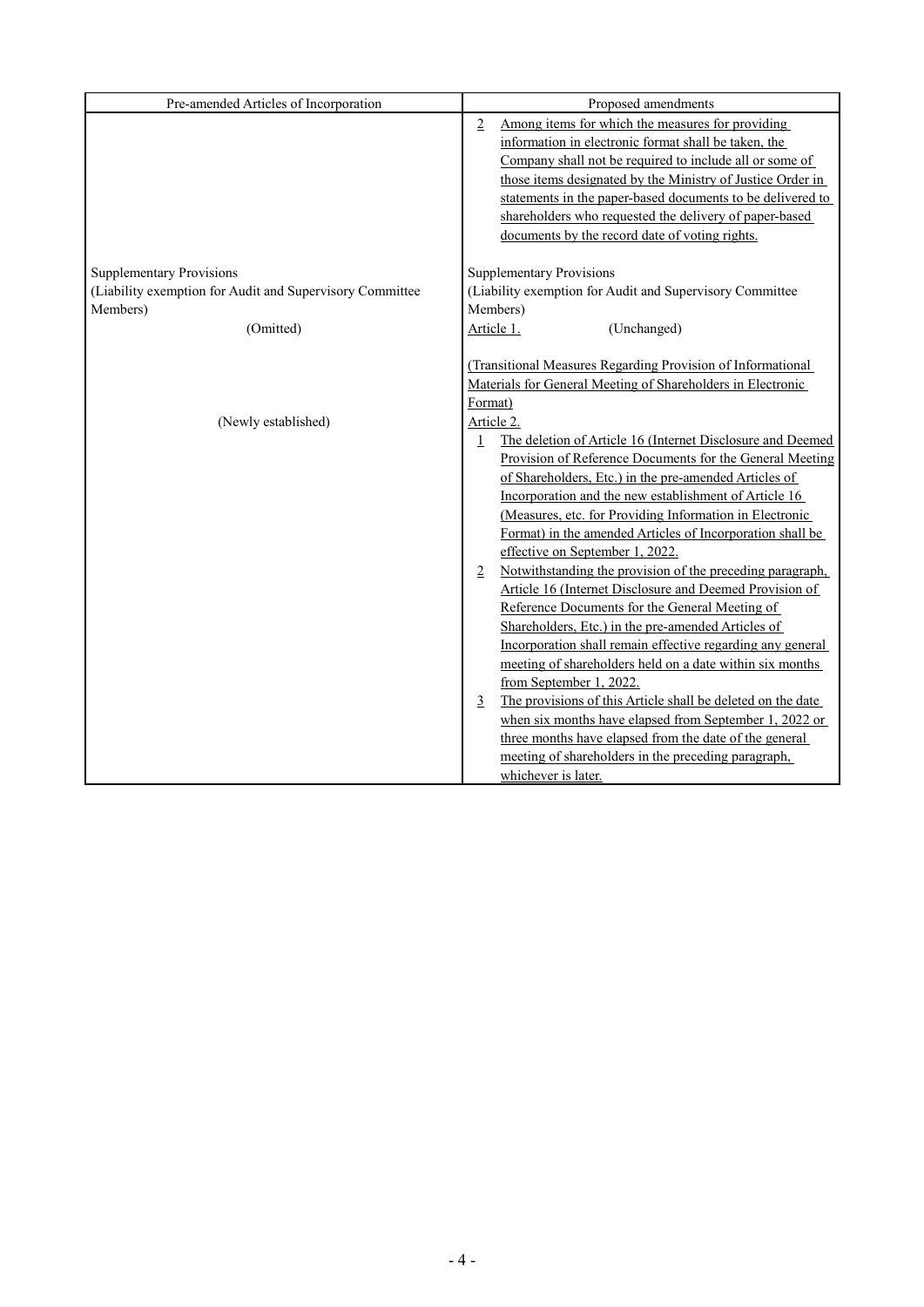# **Reference Documents for the General Meeting of Shareholders Proposals and Reference Information**

**Proposal No. 2:** Election of Ten Directors (Excluding Directors Who Are Audit and Supervisory Committee Members)

The terms of office of all ten Directors (excluding Directors who are Audit and Supervisory Committee Members; applicable to the rest of this proposal) will expire at the conclusion of this meeting.

Therefore, the Company proposes the election of ten Directors.

With regard to this proposal, the Company's Audit and Supervisory Committee has determined that all candidates for Director are qualified.

The candidates for Director are as follows:

| Candidate<br>No. | Name<br>(Date of Birth)                                                                                                                                |                                                                            | Career summary, and position and responsibility<br>in the Company<br>(Significant concurrent positions outside the Company)                                                                                                                                                                                                                                                                                                                                                                                               | Number of the<br>Company's shares<br>owned |
|------------------|--------------------------------------------------------------------------------------------------------------------------------------------------------|----------------------------------------------------------------------------|---------------------------------------------------------------------------------------------------------------------------------------------------------------------------------------------------------------------------------------------------------------------------------------------------------------------------------------------------------------------------------------------------------------------------------------------------------------------------------------------------------------------------|--------------------------------------------|
|                  | Sugio Aramaki<br>(August 29, 1956)                                                                                                                     | Apr. 1979<br>May 1992                                                      | Joined Daikyo Kanko Incorporated (currently<br>DAIKYO INCORPORATED)<br>Founded the Company, Representative Director<br>and President (current position)                                                                                                                                                                                                                                                                                                                                                                   | 309,406                                    |
| $\mathbf{1}$     | <reasons as="" candidate="" director="" for="" nomination=""><br/>governance going forward, the Company proposes his reelection as Director.</reasons> |                                                                            | As the founder of the Company and Representative Director assumed for many years, he oversees the management of<br>the Company. He has contributed to the development of the Company with strong leadership and decisiveness based on<br>his extensive experience and achievements. In order to continuously enhance corporate value and strengthen                                                                                                                                                                       |                                            |
| $\overline{2}$   | Yuzo Inoue<br>(December 9, 1958)<br><reasons as="" candidate="" director="" for="" nomination=""></reasons>                                            | June 1996<br>Apr. 2000<br>June 2005<br>Apr. 2009<br>June 2012<br>June 2017 | Joined the Company<br>General Manager of Accounting Department<br>Director and General Manager of Accounting<br>Department<br>Director, General Manager of Administrative<br>Division, and General Manager of Accounting<br>Department of the Company<br>Managing Director, General Manager of<br>Administrative Division, and General Manager<br>of Accounting Department<br>Senior Managing Director, General Manager of<br>Administrative Division, and General Manager<br>of Accounting Department (current position) | 12,816                                     |
|                  | as Director.                                                                                                                                           |                                                                            | As Senior Managing Director and General Manager of Administration Division, he mainly oversees the Company's<br>administrative departments and has a high level of insight and achievements in the Company's business. In order to<br>continuously enhance corporate value and strengthen governance going forward, the Company proposes his reelection                                                                                                                                                                   |                                            |
| 3                | Takeo Oba<br>(July 21, 1973)                                                                                                                           | Mar. 1997<br>Apr. 2008<br>June 2012<br>Apr. 2017<br>June 2017<br>June 2019 | Joined the Company<br>General Manager of Sales IV Department<br>Director and General Manager of Sales IV<br>Department<br>Director and General Manager of Sales<br>Division<br>Managing Director and General Manager of<br><b>Sales Division</b><br>Senior Managing Director and General<br>Manager of Sales Division (current position)                                                                                                                                                                                  | 12,900                                     |
|                  | <reasons as="" candidate="" director="" for="" nomination=""><br/>as Director.</reasons>                                                               |                                                                            | As Senior Managing Director and General Manager of Sales Division, he mainly oversees the sales departments in the<br>real estate sales business and has a high level of insight and achievements in the Company's business. In order to<br>continuously enhance corporate value and strengthen governance going forward, the Company proposes his reelection                                                                                                                                                             |                                            |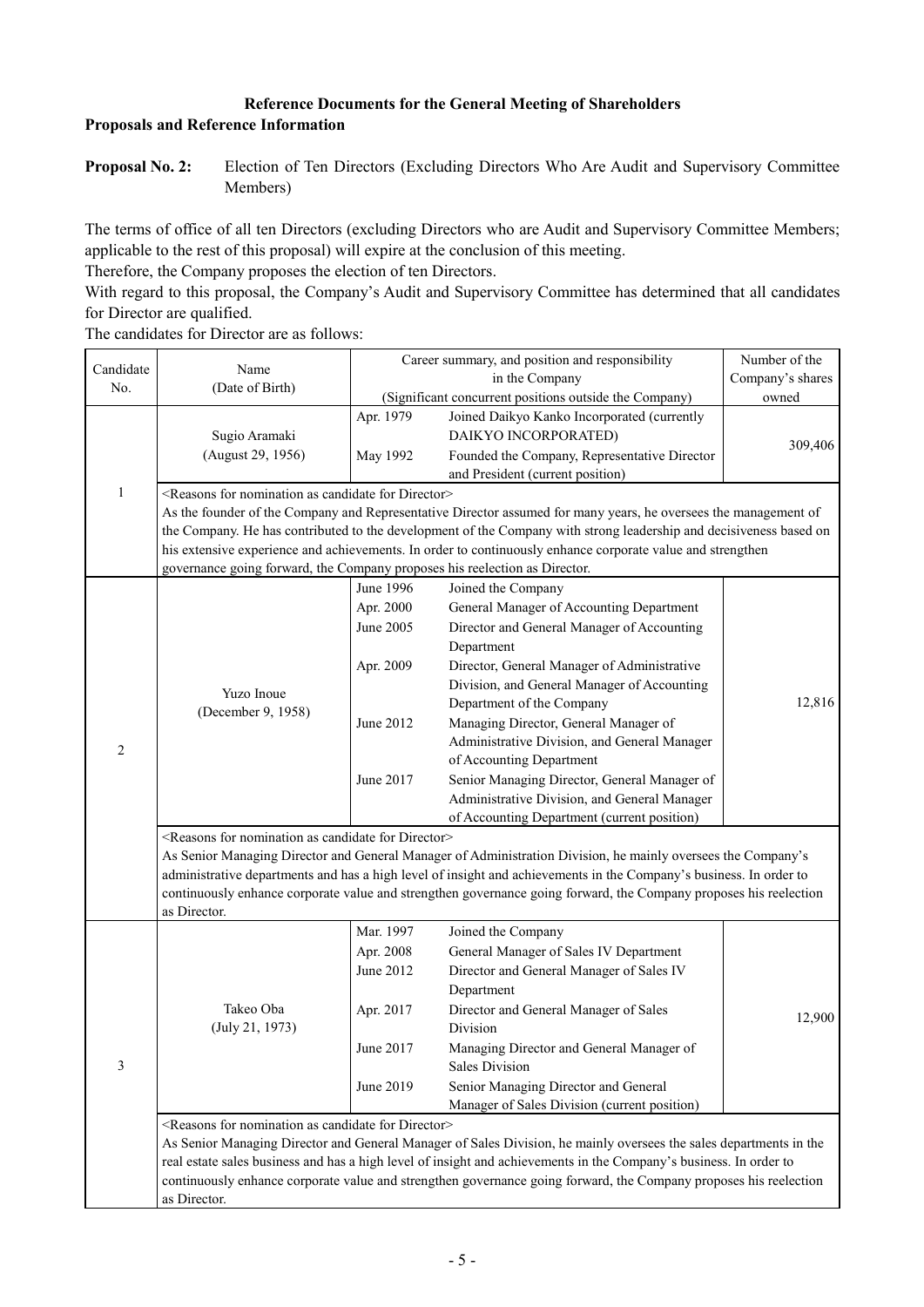| Candidate | Name                                                                    | Career summary, and position and responsibility |                                                                                                                           | Number of the |
|-----------|-------------------------------------------------------------------------|-------------------------------------------------|---------------------------------------------------------------------------------------------------------------------------|---------------|
| No.       | (Date of Birth)                                                         |                                                 | in the Company                                                                                                            |               |
|           |                                                                         |                                                 | (Significant concurrent positions outside the Company)                                                                    | owned         |
|           |                                                                         | Mar. 1997                                       | Joined the Company                                                                                                        |               |
|           | Apr. 2015                                                               | General Manager of Acquisition and              |                                                                                                                           |               |
|           |                                                                         |                                                 | Development I Department                                                                                                  |               |
|           |                                                                         | Apr. 2016                                       | General Manager of Acquisition and                                                                                        |               |
|           | Koji Toi                                                                |                                                 | Development Division                                                                                                      |               |
|           | (March 30, 1973)                                                        | June 2016                                       | Director and General Manager of Acquisition                                                                               | 9,900         |
|           |                                                                         |                                                 | and Development Division                                                                                                  |               |
| 4         |                                                                         | June 2019                                       | Managing Director and General Manager of                                                                                  |               |
|           |                                                                         |                                                 | Acquisition and Development Division (current                                                                             |               |
|           |                                                                         |                                                 | position)                                                                                                                 |               |
|           | <reasons as="" candidate="" director="" for="" nomination=""></reasons> |                                                 |                                                                                                                           |               |
|           |                                                                         |                                                 | As Managing Director and General Manager of Acquisition and Development Division, he mainly oversees the                  |               |
|           |                                                                         |                                                 | purchase and development departments of real estate in the real estate sales business and has a high level of insight and |               |
|           |                                                                         |                                                 | achievements in the Company's business. In order to continuously enhance corporate value and strengthen governance        |               |
|           | going forward, the Company proposes his reelection as Director.         |                                                 |                                                                                                                           |               |
|           |                                                                         | Mar. 1997                                       | Joined the Company                                                                                                        |               |
|           | Daisuke Ogura                                                           | Apr. 2016                                       | General Manager of Sales IV Department                                                                                    |               |
|           | (April 28, 1974)                                                        | June 2019                                       | Director, Deputy General Manager of Sales                                                                                 | 8,530         |
|           |                                                                         |                                                 | Division (current position)                                                                                               |               |
| 5         | <reasons as="" candidate="" director="" for="" nomination=""></reasons> |                                                 |                                                                                                                           |               |
|           |                                                                         |                                                 | As Director, Deputy General Manager of Sales Division, he mainly oversees the sales departments in the real estate        |               |
|           |                                                                         |                                                 | sales business, thereby contributing to the Company's sales and profits. In order to continuously enhance corporate       |               |
|           |                                                                         |                                                 | value and strengthen governance going forward, the Company proposes his reelection as Director.                           |               |
|           |                                                                         | Apr. 2005                                       | Joined the Company                                                                                                        |               |
|           | Motoki Oshiro                                                           | Apr. 2016                                       | General Manager of Sales V Department                                                                                     |               |
|           | (October 7, 1981)                                                       | June 2019                                       | Director, Deputy General Manager of Sales                                                                                 | 4,400         |
|           |                                                                         |                                                 | Division (current position)                                                                                               |               |
| 6         | <reasons as="" candidate="" director="" for="" nomination=""></reasons> |                                                 |                                                                                                                           |               |
|           |                                                                         |                                                 | As Director, Deputy General Manager of Sales Division, he mainly oversees the sales departments in the real estate        |               |
|           |                                                                         |                                                 | sales business, thereby contributing to the Company's sales and profits. In order to continuously enhance corporate       |               |
|           |                                                                         |                                                 | value and strengthen governance going forward, the Company proposes his reelection as Director.                           |               |
|           |                                                                         | Apr. 1989                                       | Joined DAIWA HOUSE INDUSTRY CO.,                                                                                          |               |
|           |                                                                         |                                                 | LTD.                                                                                                                      |               |
|           |                                                                         | Jan. 1996                                       | Joined Nihon-Lease Co., Ltd.                                                                                              |               |
|           |                                                                         | Feb. 1999                                       | Joined I.D System Co. Ltd.                                                                                                |               |
|           |                                                                         | Feb. 2000                                       | Joined DAIKYO INCORPORATED                                                                                                |               |
|           |                                                                         | Feb. 2002                                       | Joined CENTRAL GENERAL                                                                                                    |               |
|           |                                                                         |                                                 | DEVELOPMENT CO., LTD.                                                                                                     |               |
|           |                                                                         | May 2012                                        | Joined the Company                                                                                                        |               |
|           | Masanori Maikuma                                                        | May 2013                                        | Joined WADAKOHSAN CORPORATION                                                                                             |               |
|           | (February 12, 1966)                                                     | Nov. 2015                                       | Joined the Company                                                                                                        | 1,500         |
|           |                                                                         | Apr. 2016                                       | General Manager of Acquisition and                                                                                        |               |
| $\tau$    |                                                                         |                                                 | Development Department                                                                                                    |               |
|           |                                                                         | Oct. 2018                                       | General Manager of Acquisition and                                                                                        |               |
|           |                                                                         |                                                 | Development Department and Head of Nagoya                                                                                 |               |
|           |                                                                         |                                                 | Branch                                                                                                                    |               |
|           |                                                                         | June 2019                                       | Director, Deputy General Manager of                                                                                       |               |
|           |                                                                         |                                                 | Acquisition and Development Division, and                                                                                 |               |
|           |                                                                         |                                                 | Head of Nagoya Branch (current position)                                                                                  |               |
|           | <reasons as="" candidate="" director="" for="" nomination=""></reasons> |                                                 |                                                                                                                           |               |
|           |                                                                         |                                                 | As Director, Deputy General Manager of Acquisition and Development Division, and Head of Nagoya Branch, he has            |               |
|           |                                                                         |                                                 | been engaged not only in the purchase and development of real estate, but also the establishment of business foundation   |               |
|           |                                                                         |                                                 | in Nagoya. In order to continuously enhance corporate value and strengthen governance going forward, the Company          |               |
|           | proposes his reelection as Director.                                    |                                                 |                                                                                                                           |               |
|           |                                                                         |                                                 |                                                                                                                           |               |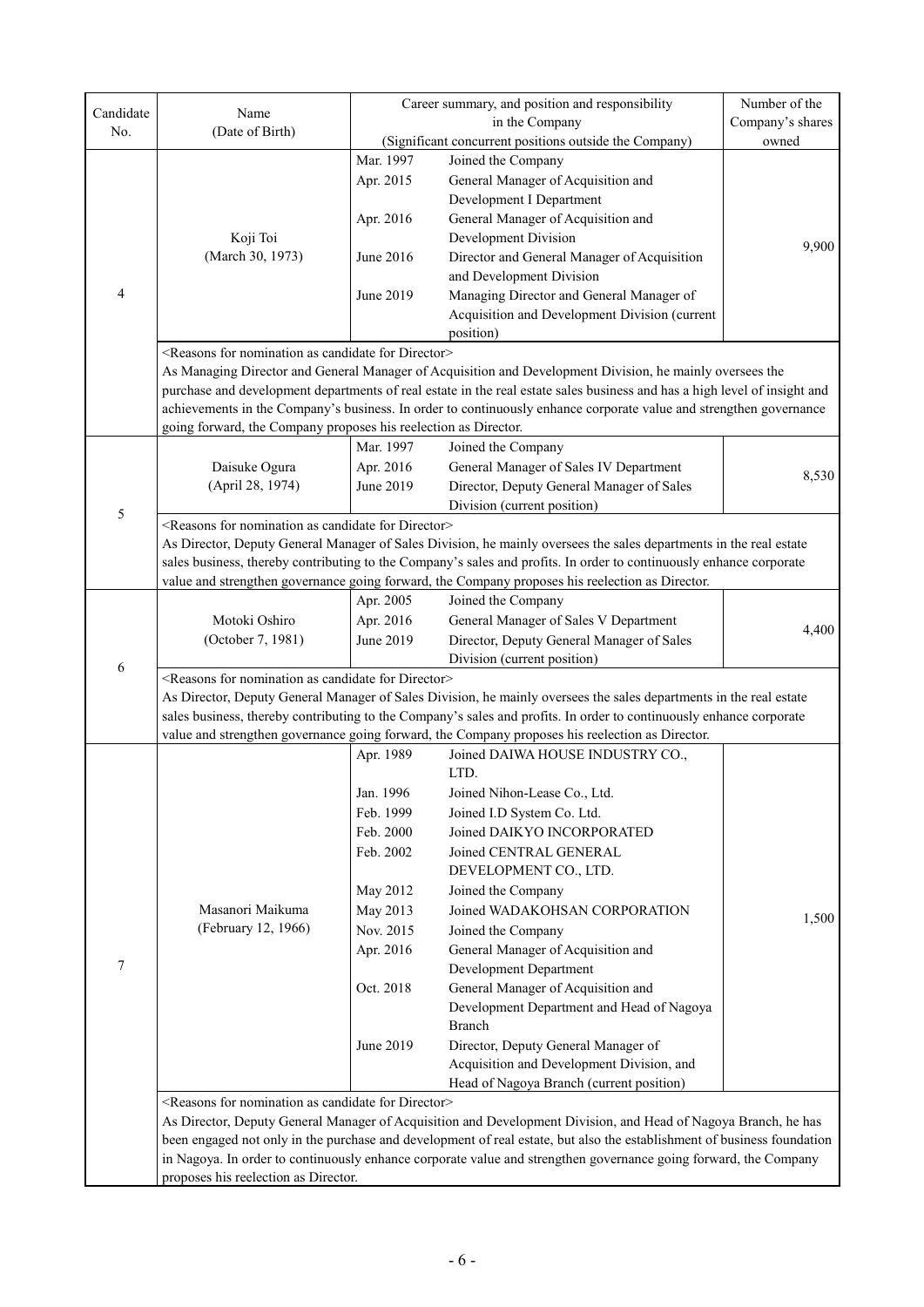|             |                                                                                                                          |                                                 | Career summary, and position and responsibility                                                                                                                                                                                                                                                          | Number of the    |
|-------------|--------------------------------------------------------------------------------------------------------------------------|-------------------------------------------------|----------------------------------------------------------------------------------------------------------------------------------------------------------------------------------------------------------------------------------------------------------------------------------------------------------|------------------|
| Candidate   | Name                                                                                                                     | in the Company                                  |                                                                                                                                                                                                                                                                                                          | Company's shares |
| No.         | (Date of Birth)                                                                                                          |                                                 | (Significant concurrent positions outside the Company)                                                                                                                                                                                                                                                   | owned            |
| $\,$ 8 $\,$ | Kou Nakura<br>(July 8, 1966)                                                                                             | Apr. 1990<br>May 2020<br>Apr. 2021<br>June 2021 | Joined The Sumitomo Bank, Limited (currently<br>Sumitomo Mitsui Banking Corporation)<br>Seconded to the Company<br>Joined the Company, General Manager of<br>Acquisition and Development Department<br>Director, Deputy General Manager of<br>Acquisition and Development Division (current<br>position) | 200              |
|             | <reasons as="" candidate="" director="" for="" nomination=""></reasons>                                                  |                                                 |                                                                                                                                                                                                                                                                                                          |                  |
|             |                                                                                                                          |                                                 | As Director, Deputy General Manager of Acquisition and Development Division, he has significantly contributed to the                                                                                                                                                                                     |                  |
|             |                                                                                                                          |                                                 | Company's growth in the purchase and development of real estate. In order to continuously enhance corporate value                                                                                                                                                                                        |                  |
|             |                                                                                                                          |                                                 | and strengthen governance going forward, the Company proposes his reelection as Director.                                                                                                                                                                                                                |                  |
|             |                                                                                                                          | Apr. 1982                                       | Joined Osaka Gas Co., Ltd.                                                                                                                                                                                                                                                                               |                  |
|             |                                                                                                                          | Apr. 2019                                       | Representative Director and President of                                                                                                                                                                                                                                                                 |                  |
|             |                                                                                                                          |                                                 | Souden Corporation                                                                                                                                                                                                                                                                                       |                  |
|             | Masaaki Fujino                                                                                                           | Apr. 2021                                       | Representative Director and President of Eslead                                                                                                                                                                                                                                                          | 172              |
|             | (June 5, 1963)                                                                                                           |                                                 | Tatemono Kanri Corporation (current position)                                                                                                                                                                                                                                                            |                  |
| *           |                                                                                                                          |                                                 | (Significant concurrent positions outside the Company)                                                                                                                                                                                                                                                   |                  |
| 9           |                                                                                                                          |                                                 | Representative Director and President of Eslead Tatemono                                                                                                                                                                                                                                                 |                  |
|             |                                                                                                                          | Kanri Corporation                               |                                                                                                                                                                                                                                                                                                          |                  |
|             | <reasons as="" candidate="" director="" for="" nomination=""></reasons>                                                  |                                                 |                                                                                                                                                                                                                                                                                                          |                  |
|             |                                                                                                                          |                                                 | As Representative Director of the Company's major subsidiaries, he has demonstrated his skills thus far. In order to                                                                                                                                                                                     |                  |
|             | him as Director.                                                                                                         |                                                 | continuously enhance corporate value and strengthen governance going forward, the Company proposes to newly elect                                                                                                                                                                                        |                  |
|             |                                                                                                                          | Apr. 1988                                       | Joined Mori Building Co., Ltd.                                                                                                                                                                                                                                                                           |                  |
|             |                                                                                                                          | May 2010                                        | General Manager of Sales I Department,                                                                                                                                                                                                                                                                   |                  |
|             |                                                                                                                          |                                                 | Building Sales Division of MORI TRUST CO.,                                                                                                                                                                                                                                                               |                  |
|             |                                                                                                                          |                                                 | LTD.                                                                                                                                                                                                                                                                                                     |                  |
|             |                                                                                                                          | Apr. 2012                                       | Osaka Branch                                                                                                                                                                                                                                                                                             |                  |
|             | Tomoyuki Handa                                                                                                           | June 2012                                       | Director of the Company (current position)                                                                                                                                                                                                                                                               |                  |
|             | (October 20, 1965)                                                                                                       | <b>July 2013</b>                                | Operating Officer, Osaka Branch of MORI                                                                                                                                                                                                                                                                  |                  |
| 10          |                                                                                                                          |                                                 | TRUST CO., LTD.                                                                                                                                                                                                                                                                                          |                  |
|             |                                                                                                                          | <b>July 2019</b>                                | Executive Operating Officer of MORI TRUST                                                                                                                                                                                                                                                                |                  |
|             |                                                                                                                          |                                                 | CO., LTD.(current position)                                                                                                                                                                                                                                                                              |                  |
|             |                                                                                                                          |                                                 | (Significant concurrent positions outside the Company)                                                                                                                                                                                                                                                   |                  |
|             |                                                                                                                          |                                                 | Executive Operating Officer of MORI TRUST CO., LTD.                                                                                                                                                                                                                                                      |                  |
|             | <reasons as="" candidate="" director="" for="" nomination=""></reasons>                                                  |                                                 |                                                                                                                                                                                                                                                                                                          |                  |
|             | He has many years of experience and broad insights in the real estate sector. We believe that he will be able to provide |                                                 |                                                                                                                                                                                                                                                                                                          |                  |
|             |                                                                                                                          |                                                 | advice on the Company's overall management, and therefore propose his reelection as Director.                                                                                                                                                                                                            |                  |
| Notar:      | New condidates for Director are indicated by an asterial $(*)$                                                           |                                                 |                                                                                                                                                                                                                                                                                                          |                  |

Notes: 1. New candidates for Director are indicated by an asterisk (\*).

2. There is no special interest between any of the candidates and the Company.

3. Pursuant to the provisions of Article 427, paragraph (1) of the Companies Act, the Company has entered into an agreement with Tomoyuki Handa, to limit his liability for damages under Article 423, paragraph (1) of the Companies Act. The maximum amount of liability for damages under this agreement is the minimum liability amount provided for under Article 425, paragraph (1) of the Companies Act. If the reelection of Mr. Handa is approved, the Company plans to renew the aforementioned agreement with him.

4. Mr. Handa is currently a person executing business in MORI TRUST CO., LTD., which is the parent company of the Company, and has also assumed the said office in the past ten years, as described above in the career summary, and position and responsibility in the Company (significant concurrent positions outside the Company).

5. The Company has entered into a directors and officers liability insurance policy as provided for in Article 430-3, paragraph (1) of the Companies Act with an insurance company. The details of this insurance policy are presented in the Business Report on page 17 (Japanese only). If the election of the candidates for Director is approved, they will be included as insured persons under this insurance policy.

In addition, when the insurance policy is renewed, the Company plans to renew the policy with the same terms.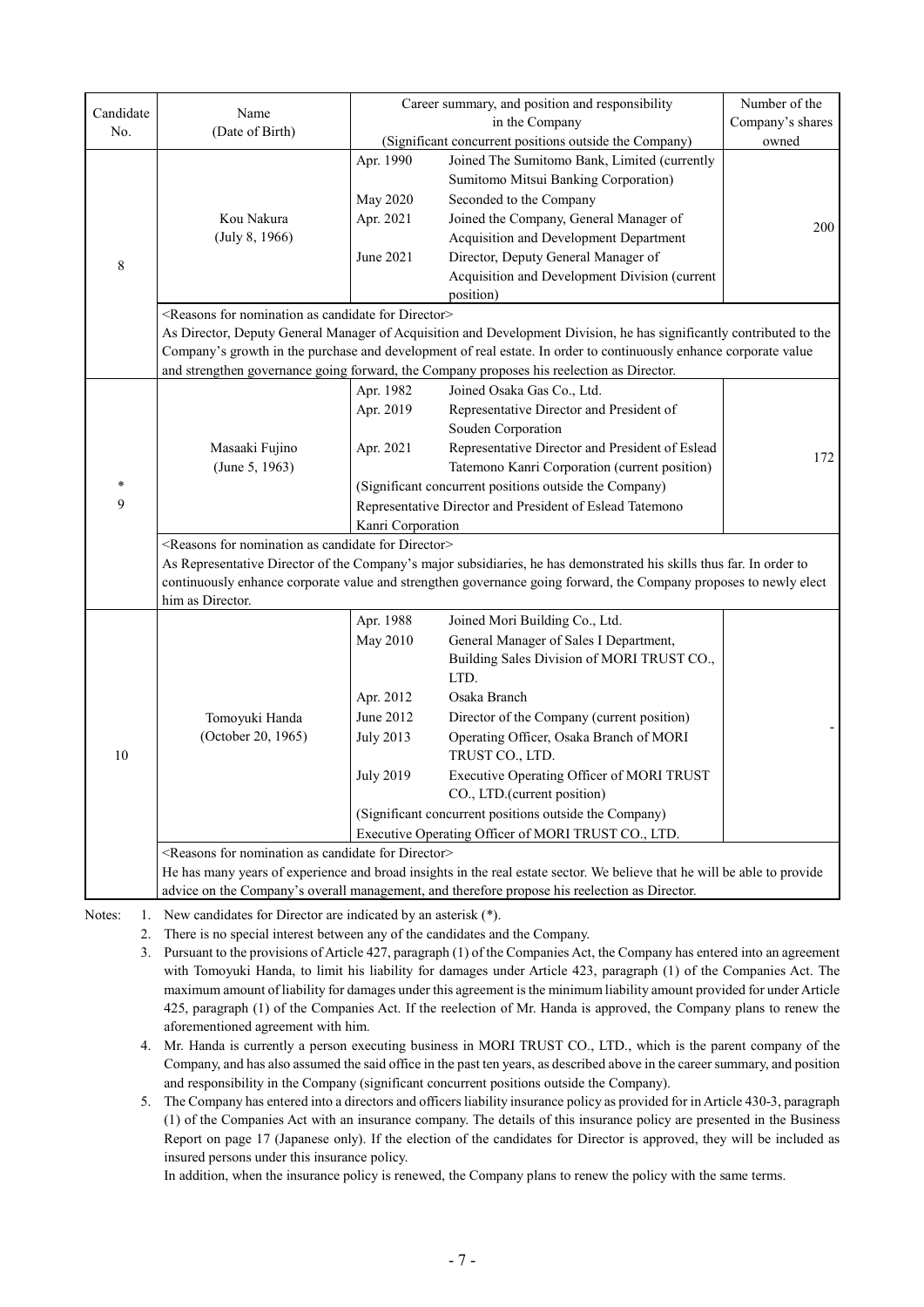### **Proposal No. 3:** Election of Three Directors Who Are Audit and Supervisory Committee Members

The candidates for Director who is an Audit and Supervisory Committee Member are as follows:

The terms of office of all three Directors who are Audit and Supervisory Committee Members will expire at the conclusion of this meeting. Therefore, the Company proposes the election of three Directors who are Audit and Supervisory Committee Members.

| Candidate      | Name                              | Career summary, and position and responsibility in the |                                                                                                                                                                                                                                          | Number of the    |
|----------------|-----------------------------------|--------------------------------------------------------|------------------------------------------------------------------------------------------------------------------------------------------------------------------------------------------------------------------------------------------|------------------|
| No.            | (Date of Birth)                   |                                                        | Company                                                                                                                                                                                                                                  | Company's shares |
|                |                                   |                                                        | (Significant concurrent positions outside the Company)                                                                                                                                                                                   | owned            |
|                | <b>July 1994</b>                  | Joined Central Labor Office, General Secretary         |                                                                                                                                                                                                                                          |                  |
|                |                                   | Apr. 2003                                              | Retired from Central Labor Office                                                                                                                                                                                                        |                  |
|                |                                   | Oct. 2004                                              | Appointed as Director of Wise Consultants                                                                                                                                                                                                |                  |
|                |                                   |                                                        | LLC (current position)                                                                                                                                                                                                                   |                  |
|                |                                   | Sept. 2008                                             | Registered as a certified tax accountant                                                                                                                                                                                                 |                  |
|                | Hitoshi Yonetsu                   |                                                        | Established Yonetsu Tax Accounting Office,                                                                                                                                                                                               | 1,200            |
|                | (August 13, 1957)                 |                                                        | Chief Representative (current position)                                                                                                                                                                                                  |                  |
|                |                                   | June 2016                                              | Outside Director of the Company (Audit and                                                                                                                                                                                               |                  |
| 1              |                                   |                                                        | Supervisory Committee Member) (current                                                                                                                                                                                                   |                  |
|                |                                   |                                                        | position)                                                                                                                                                                                                                                |                  |
|                |                                   |                                                        | (Significant concurrent positions outside the Company)                                                                                                                                                                                   |                  |
|                |                                   |                                                        | Chief Representative of Yonetsu Tax Accounting Office                                                                                                                                                                                    |                  |
|                |                                   |                                                        | <reasons an="" and="" and<="" as="" audit="" candidate="" committee="" director="" for="" is="" member="" nomination="" outside="" supervisory="" td="" who=""><td></td></reasons>                                                       |                  |
|                | outline of expected roles>        |                                                        |                                                                                                                                                                                                                                          |                  |
|                |                                   |                                                        | He has extensive experience and broad insights on finance and accounting as a certified tax accountant. We expect that                                                                                                                   |                  |
|                |                                   |                                                        | he will be able to express objective opinions from a neutral standpoint, and appropriately fulfill his responsibilities as an                                                                                                            |                  |
|                |                                   |                                                        | Audit and Supervisory Committee Member, and therefore propose his reelection as outside Director who is an Audit                                                                                                                         |                  |
|                | and Supervisory Committee Member. |                                                        |                                                                                                                                                                                                                                          |                  |
|                |                                   | Oct. 1999                                              | Joined Showa Ota & Co. (currently Ernst &                                                                                                                                                                                                |                  |
|                |                                   |                                                        | Young ShinNihon LLC)                                                                                                                                                                                                                     |                  |
|                |                                   | Feb. 2007                                              | Joined Tohmatsu & Co. (currently Deloitte                                                                                                                                                                                                |                  |
|                |                                   |                                                        | Touche Tohmatsu LLC)                                                                                                                                                                                                                     |                  |
|                |                                   | Oct. 2011                                              | Joined Sun Tax Management                                                                                                                                                                                                                |                  |
|                |                                   | Mar. 2012                                              | Appointed as Audit & Supervisory Board                                                                                                                                                                                                   |                  |
|                |                                   |                                                        | Member of Goto-Kozan, Co., Ltd. (current                                                                                                                                                                                                 |                  |
|                |                                   |                                                        | position)                                                                                                                                                                                                                                |                  |
|                |                                   | Aug. 2013                                              | Audit & Supervisory Board Member of                                                                                                                                                                                                      |                  |
|                |                                   |                                                        | Nagasaki-Mikasa Co., Ltd. (current position)                                                                                                                                                                                             |                  |
|                | Munetaka Ishikawa                 | Mar. 2021                                              | Appointed as Member of Sun Tax Management                                                                                                                                                                                                |                  |
|                | (August 9, 1972)                  |                                                        | (current position)                                                                                                                                                                                                                       |                  |
|                |                                   | Mar. 2021                                              | Appointed as Chief Representative of Ishikawa                                                                                                                                                                                            |                  |
| *              |                                   |                                                        | Certified Public Accountant Office (current                                                                                                                                                                                              |                  |
| $\overline{c}$ |                                   |                                                        | position)                                                                                                                                                                                                                                |                  |
|                |                                   |                                                        | (Significant concurrent positions outside the Company)                                                                                                                                                                                   |                  |
|                |                                   |                                                        | Audit & Supervisory Board Member of Goto-Kozan, Co., Ltd.                                                                                                                                                                                |                  |
|                |                                   |                                                        | Audit & Supervisory Board Member of Nagasaki-Mikasa Co.,                                                                                                                                                                                 |                  |
|                |                                   | Ltd.                                                   |                                                                                                                                                                                                                                          |                  |
|                |                                   | Member of Sun Tax Management                           |                                                                                                                                                                                                                                          |                  |
|                |                                   |                                                        | Chief Representative of Ishikawa Certified Public Accountant                                                                                                                                                                             |                  |
|                |                                   | Office                                                 |                                                                                                                                                                                                                                          |                  |
|                |                                   |                                                        | <reasons an="" and="" and<="" as="" audit="" candidate="" committee="" director="" for="" is="" member="" nomination="" outside="" supervisory="" td="" who=""><td></td></reasons>                                                       |                  |
|                | outline of expected roles>        |                                                        |                                                                                                                                                                                                                                          |                  |
|                |                                   |                                                        | Although he has never been involved in corporate management other than having served as an outside officer, he has<br>advanced expertise and broad insights acquired as a certified public accountant. We expect that he will be able to |                  |
|                |                                   |                                                        | express objective opinions from a neutral standpoint, and appropriately fulfill his responsibilities as an Audit and                                                                                                                     |                  |
|                |                                   |                                                        | Supervisory Committee Member, and therefore propose his election as new outside Director who is an Audit and                                                                                                                             |                  |
|                | Supervisory Committee Member.     |                                                        |                                                                                                                                                                                                                                          |                  |

The Audit and Supervisory Committee has given its consent for this proposal.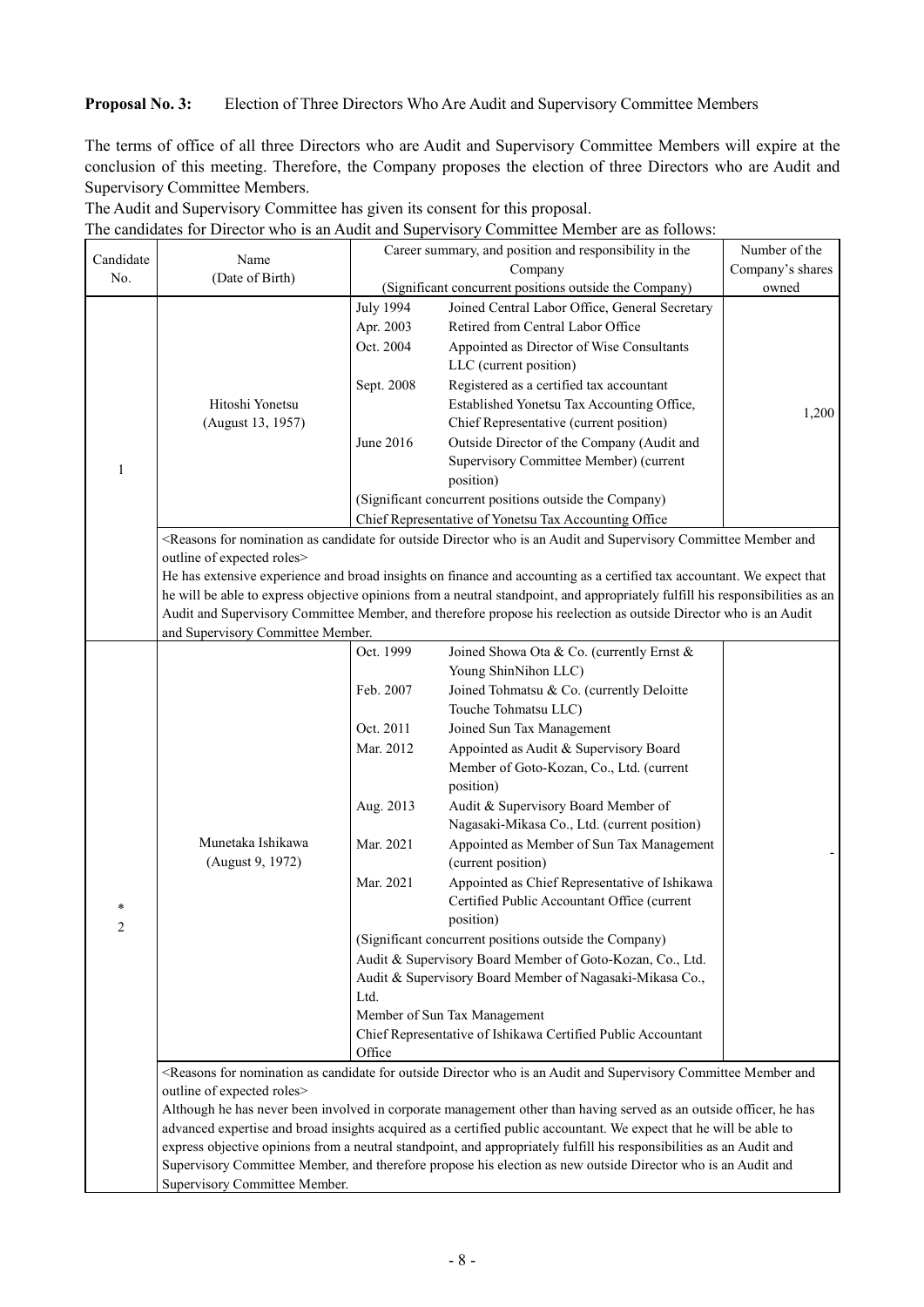| Candidate | Name                                                                                                                                             |           | Career summary, and position and responsibility in the | Number of the    |
|-----------|--------------------------------------------------------------------------------------------------------------------------------------------------|-----------|--------------------------------------------------------|------------------|
| No.       | (Date of Birth)                                                                                                                                  | Company   |                                                        | Company's shares |
|           |                                                                                                                                                  |           | (Significant concurrent positions outside the Company) | owned            |
|           |                                                                                                                                                  | Apr. 1980 | Appointed as a police officer of Osaka                 |                  |
|           |                                                                                                                                                  |           | Prefectural Police                                     |                  |
|           |                                                                                                                                                  | Mar. 2014 | Deputy Chief of Tsurumi Police Station                 |                  |
|           |                                                                                                                                                  | Mar. 2015 | Deputy Chief of Ikuno Police Station                   |                  |
|           | Jitsuo Shirahama                                                                                                                                 | Mar. 2016 | Chief of Konohana Police Station                       |                  |
|           | (May 17, 1956)<br>$*$<br>3                                                                                                                       | Mar. 2017 | Retired from Osaka Prefectural Police                  |                  |
|           |                                                                                                                                                  | Apr. 2017 | Joined the Company, General Manager of                 |                  |
|           |                                                                                                                                                  |           | General Affairs Department                             |                  |
|           |                                                                                                                                                  | Mar. 2022 | Retired from the Company                               |                  |
|           | <reasons an="" and="" as="" audit="" candidate="" committee="" director="" for="" is="" member="" nomination="" supervisory="" who=""></reasons> |           |                                                        |                  |
|           | We believe that he will be able to express objective opinions from a neutral standpoint, and appropriately fulfill his                           |           |                                                        |                  |
|           | responsibilities as an Audit and Supervisory Committee Member by utilizing his extensive experience and                                          |           |                                                        |                  |
|           | achievements acquired over years, and therefore propose his election as new Director who is an Audit and Supervisory                             |           |                                                        |                  |
|           | Committee Member.                                                                                                                                |           |                                                        |                  |
| Notes:    | New candidates are indicated by an asterisk (*).                                                                                                 |           |                                                        |                  |

- 2. There is no special interest between any of the candidates and the Company.
- 3. Hitoshi Yonetsu and Munetaka Ishikawa are candidates for outside Directors who are Audit and Supervisory Committee Members.
- 4. The Company has entered into an agreement with Mr. Yonetsu, to limit their liability for damages under Article 423, paragraph (1) of the Companies Act. The maximum damage amount under this agreement is the minimum liability amount provided for under Article 425, paragraph (1) of the Companies Act. If the election of Mr. Yonetsu is approved, the Company plans to renew the agreement of the same content with him. If the election of Mr. Ishikawa and Jitsuo Shirahama is approved, the Company plans to enter into similar agreements with them.

5. Mr. Yonetsu is currently the Company's outside Director who is an Audit and Supervisory Committee Member, and at the conclusion of this meeting, his tenure will have been six years.

- 6. Mr. Shirahama has been an executive of the Company in the past, as described in "Career summary, and position and responsibility in the Company (Significant concurrent positions outside the Company)" above.
- 7. The Company has submitted notification to Tokyo Stock Exchange, Inc. that Mr. Yonetsu has been designated as an independent officer as provided for by the aforementioned exchange. If his election is approved, the Company plans to submit notification concerning his designation as an independent officer again.

If the election of Mr. Ishikawa is approved, the Company plans to submit notification concerning his designation as an independent officer.

8. The Company has concluded a directors and officers liability insurance policy provided in Article 430-3 paragraph (1) of the Company's Act with an insurance company. A summary of the contents of the insurance policy is provided on page 17 (Japanese only). Upon the approval of the election of the candidates for Director who is an Audit and Supervisory Committee Member, they will be included among the insureds of the insurance policy.

Moreover, the Company intends to renew the insurance policy with the same contents at the next renewal date.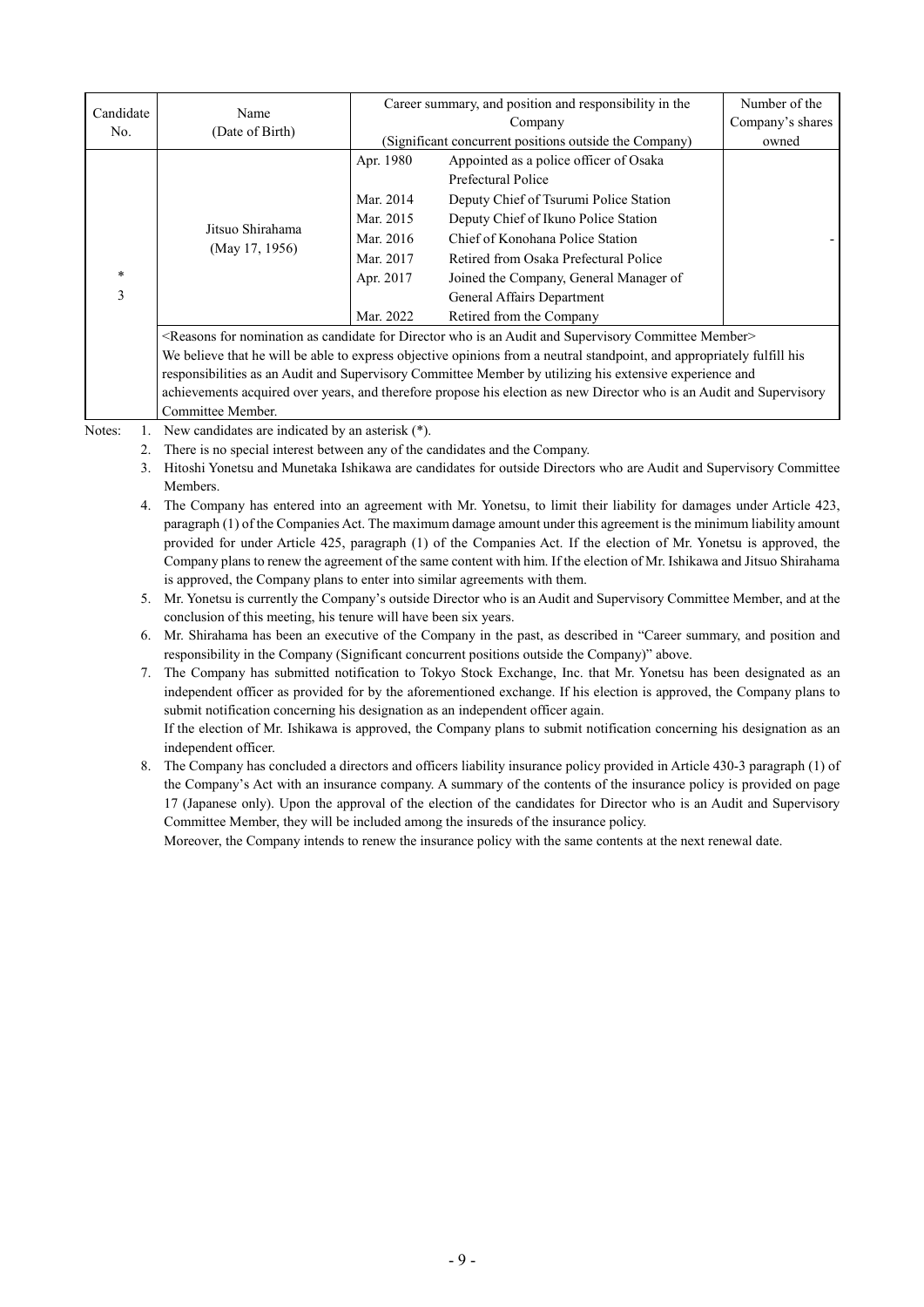### **Proposal No. 4:** Election of One Substitute Director Who Is an Audit and Supervisory Committee Member

The Company requests approval for the election of one substitute Director who is an Audit and Supervisory Committee Member to be ready to fill a vacant position should the number of Directors who are Audit and Supervisory Committee Members fall below the number required by laws and regulations.

The Audit and Supervisory Committee has given its consent for this proposal.

The candidate for substitute Director who is an Audit and Supervisory Committee Member is as follows:

| Name<br>(Date of Birth)             | Career summary<br>(Significant concurrent positions outside the Company) |                                                                                                                                                                                                                                                                                                                                             | Number of the<br>Company's shares<br>owned |
|-------------------------------------|--------------------------------------------------------------------------|---------------------------------------------------------------------------------------------------------------------------------------------------------------------------------------------------------------------------------------------------------------------------------------------------------------------------------------------|--------------------------------------------|
| Kazuyoshi Hirose<br>(March 5, 1973) | Oct. 2004<br>Oct. 2004<br>Apr. 2016                                      | Registered as an attorney at law<br>Joined Kansai Law & Patent Office (currently Legal)<br>Professional Corporation Kansai Law & Patent Office)<br>Established Umeda Chuo Law Office, Joint Representative<br>(current position)<br>(Significant concurrent positions outside the Company)<br>Joint Representative of Umeda Chuo Law Office |                                            |

<Reasons for nomination as candidate for substitute outside Director who is an Audit and Supervisory Committee Member and expected roles>

Although he has never been directly involved in corporate management, he has extensive experience and broad insights as an attorney at law and is well versed in corporate legal affairs. We expect that he will be able to express objective opinions from a neutral standpoint, and appropriately fulfill his responsibilities as an Audit and Supervisory Committee Member, and therefore propose his election as substitute outside Director who is an Audit and Supervisory Committee Member.

- Notes: 1. There is no special interest between the candidate and the Company.
	- 2. Kazuyoshi Hirose is a candidate for substitute outside Director.
	- 3. If Mr. Hirose assumes the office of outside Director who is an Audit and Supervisory Committee Member, the Company plans to enter into an agreement with him to limit his liability for damages under Article 423, paragraph (1) of the Companies Act, pursuant to the provisions of Article 427, paragraph (1) of the Companies Act. The maximum amount of liability for damages under this agreement is the minimum liability amount provided for under Article 425, paragraph (1) of the Companies Act.
	- 4. Mr. Hirose fulfills the criteria for an independent officer according to the stipulations of the Tokyo Stock Exchange, and the Company intended to submit notification for him as an independent officer if his election is approved.
	- 5. The Company has concluded a directors and officers liability insurance policy provided by Article 430-3 paragraph (1) of the Companies Act with an insurance company. The insurance policy covers losses and expenses for which insureds are liable. If Mr. Hirose is appointed as an outside Director who is an Audit and Supervisory Committee member, he will be included among the insureds of this insurance policy.